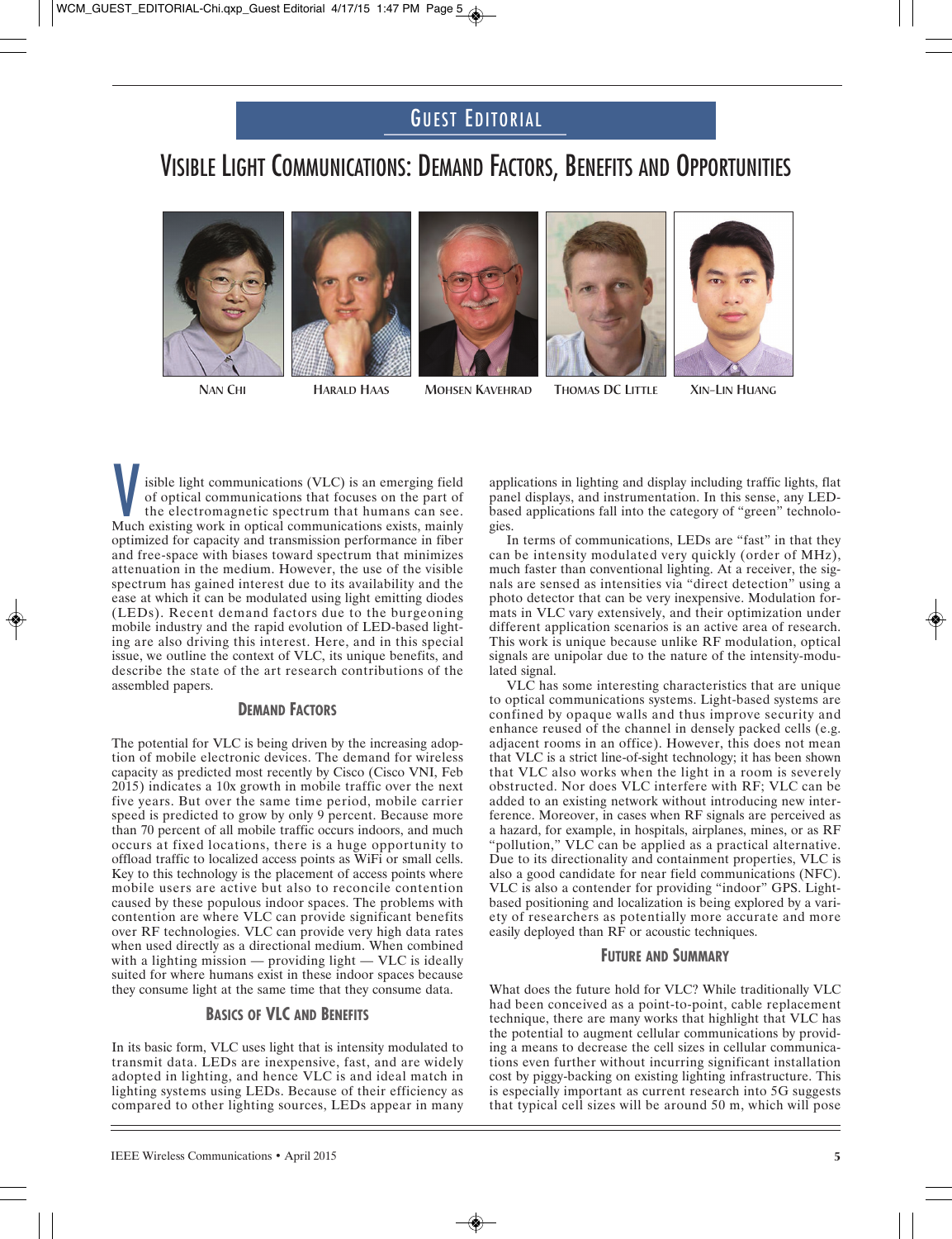## GUEST EDITORIAL

severe challenges on backhaul and infrastructure deployment. As LEDs increasingly displace incandescent lighting over the next few years, general applications of VLC technology are expected to include Internet-of-Things, wireless Internet access, vehicle-to-vehicle communications, broadcast from LED signage, machine-to-machine communications, positioning systems, and navigation. The long lifetime of LED lights means infrequent replacement of lights, resulting in the need for new business models in the lighting industry, and we see light-as-a-service (LAAS) being introduced, especially as it relates to the adoption of new integration of lighting as controllable devices, each with its own Internet address.

#### **ARTICLES**

However, there are still many unsolved issues. The objective of this Feature Topic is to present a collection of articles focusing on the state of the art in visible light communications. Our Call for Papers attracted many submissions worldwide. After a rigorous review process, 13 papers were selected that best fit the theme of this Feature Topic. These cover a broad spectrum of research topics including network protocol and network architecture for VLC, practical applications with VLC systems, new modulation methods for VLC systems, and new materials, components, and devices for VLC.

In the first article, "Visible Light Communications in Heterogeneous Networks: Paving the Way for User-Centric Design" by Rong Zhang *et al.*, the authors introduce the usercentric design of VLC for heterogeneous networks (HetNet), with special emphasize on three key aspects, namely its signal coverage quality, system control, and service provision. Both the traditional and the user-centric VLC cell formation are discussed. Additionally, the user-centric design of VLC in the holistic HetNet environment and a range of open challenges are discussed.

In the second article, "A Practical In-home Illumination Consideration to Reduce Data Rate Fluctuation in Visible Light Communication" by C. W. Chow *et al.*, the authors investigate joint illumination and communication systems to provide an in-home lighting and VLC system. The illumination constraints set by different lighting conditions are analyzed considering different kinds of commercially available luminaries, beam angles, LED lamp arrangements and reflections by different materials and colors. Besides, a white-light phosphor-based LED adaptive data rate VLC system is proposed and experimentally demonstrated. Based on the experimental results, an environment with reduced VLC data rate fluctuation can be achieved.

In the third article, "Grouped Modulation Scheme for LED Array Module in a Visible Light Communication System" by Aiying Yang *et al.*, the authors propose grouped modulation to generate multiple-level optical signals and enhance the data rate for LED array module based indoor visible light communication systems. The concept of grouped modulation is dividing the LEDs in an array module into smaller size groups and driving each group with a separate circuit. The results of the experiments on 2-grouped modulation demonstrate that the data rate can be enhanced and the performance of a VLC system can be improved. Furthermore, more groups and other modulation formats such as pulse position modulation (PPM) and overlapping pulse position modulation (OPPM) can be considered.

Although VLC is capable of concurrently providing communication as well as illumination, to make commercial implementation of VLC feasible, it is necessary to incorporate dimming schemes. The fourth article, "Dimming Schemes for Visible Light Communication (VLC): The State of Research" by Fahad Zafar *et al.*, presents the latest concepts and methodologies involved in dimming control of a VLC system. It gives a detailed overview of trending dimming schemes based on modulation and coding techniques. Adaptive techniques are described that can be implemented to enhance communication capacity together with the concepts involved in developing the driver circuitry that would facilitate the practical implementation of such schemes. Finally, future prospects along with the key areas requiring attention and improvement are characterized.

Many physical devices used in VLC systems exhibit nonlinear effects which can significantly degrade overall system performance. The fifth article, "Nonlinear Distortion Mitigation in Visible Light Communications" by Kai Ying *et al.*, summarizes topics related to the LED nonlinearity distortion mitigation in VLC systems. The authors present the modeling of LED nonlinearities followed by two major approaches for their mitigation: a waveform-specific mitigation and a waveformagnostic mitigation. For the latter, optimal nonlinear mapping is considered for dynamic-range-limited nonlinearities together with the linearization approaches. Finally, challenges of nonlinear distortion mitigation in VLC are highlighted.

Advanced modulation formats are becoming increasingly important in VLC systems. In the sixth article, "Multi-band Carrier-less Amplitude and Phase Modulation for Band-limited Visible Light Communications Systems" by Paul Anthony Haigh *et al.*, the authors introduce a new modulation scheme into the VLC domain: multi-band carrier-less amplitude and phase modulation (m-CAP) and describe in detail its performance within the context of band-limited systems where m-CAP's considerable potential in achieving higher spectral efficiency is demonstrated.

In the seventh article, "DC-Informative Modulation for Visible Light Communications Under Lighting Constraints" by Qian Gao *et al.*, DC-informative modulation schemes are introduced as viable alternatives to conventional none DCinformative counterparts for multi-carrier visible light communication systems for the purpose of boosting the system energy efficiency. Optimal constellations are constructed either in time-domain or frequency-domain by compact sphere packing. Then several DC informative system architectures are proposed and compared. Finally, challenges in technical implementation are also discussed.

In the eighth article, "A High Performance Blue Filter for White LED Based Visible Light Communication System" by Shao-Wei Wang *et al.*, the authors introduce a high performance blue filter, which has a very wide stopband (500–1050 nm), high transmittance passband (average 97.5 percent in the blue signal range of 430–485nm), and sharp and precise cutoff edge. Employing this blue filter, BER performance of white LED VLC systems is shown to improve by two orders of magnitude compared with the no filter case.

The ninth article, "An Analog Modulator for 460 Mbit/s Visible Light Data Transmission based on OOK-NRZ Modulation" by Honglei Li *et al.*, describes an analog modulator that consists of modulation, metal oxide semiconductor fieldeffect transistor (MOSFET) drive, and pre-emphasis circuits for high-speed VLC application systems. The analog modulator successfully combines pre-emphasis and AC-coupled modulation technologies together. With the combination of blue-filtering, the proposed analog modulator extends the 3 dB bandwidth of VLC system from 3 MHz to 175 MHz, which allows on-off-keying non-return-to-zero (OOK-NRZ) data